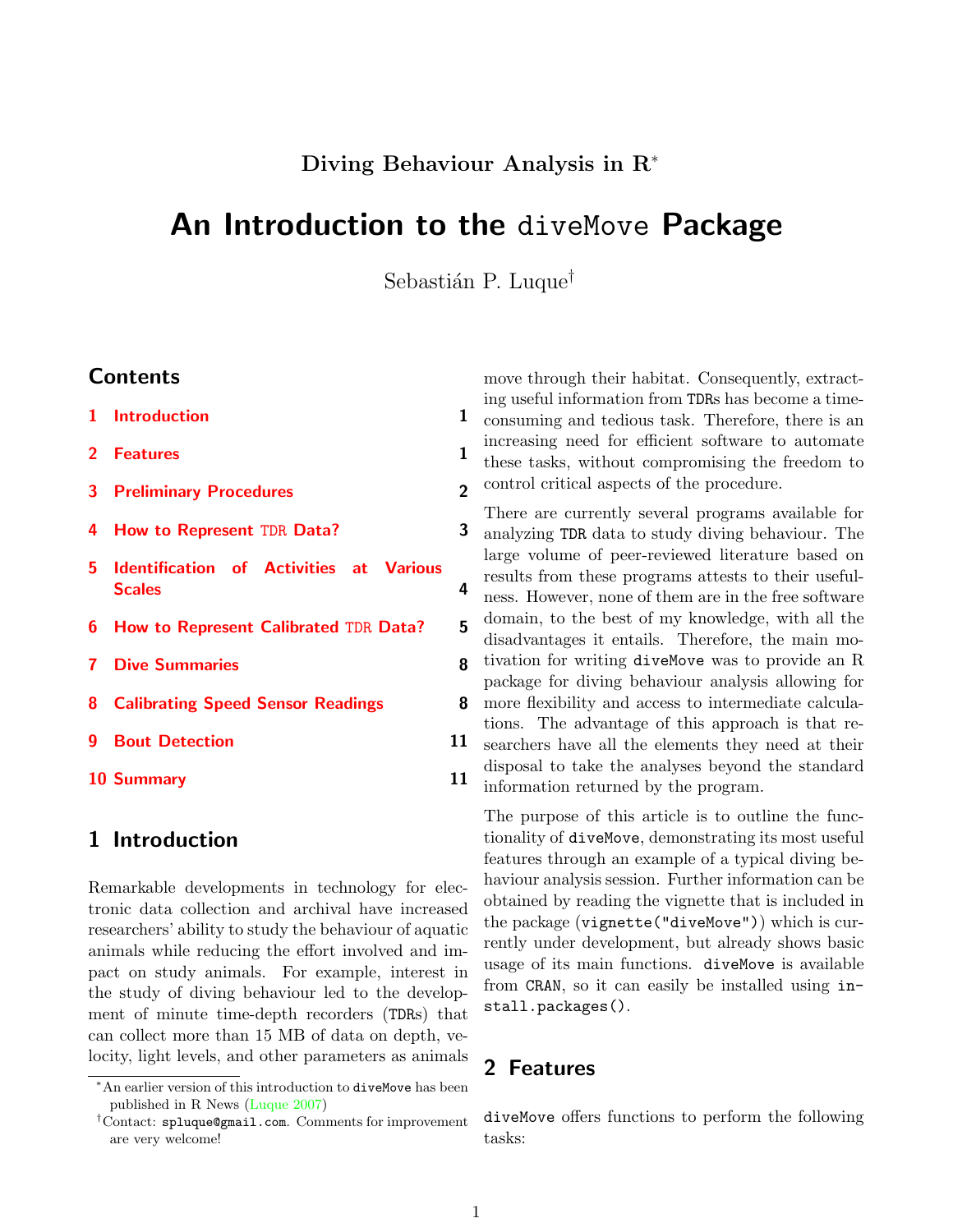- ❼ Identification of wet vs. dry periods, defined by consecutive readings with or without depth measurements, respectively, lasting more than a user-defined threshold. Depending on the sampling protocol programmed in the instrument, these correspond to wet vs. dry periods, respectively. Each period is individually identified for later retrieval.
- Calibration of depth readings, which is needed to correct for shifts in the pressure transducer. This can be done using a tcltk graphical user interface (GUI) for chosen periods in the record, or by providing a value determined a priori for shifting all depth readings.
- ❼ Identification of individual dives, with their different phases (descent, bottom, and ascent), using various criteria provided by the user. Again, each individual dive and dive phase is uniquely identified for future retrieval.
- Calibration of speed readings using the method described by [Blackwell et al.](#page-10-3) [\(1999\)](#page-10-3), providing a unique calibration for each animal and deployment. Arguments are provided to control the calibration based on given criteria. Diagnostic plots can be produced to assess the quality of the calibration.
- ❼ Summary of time budgets for wet vs. dry periods.
- ❼ Dive statistics for each dive, including maximum depth, dive duration, bottom time, postdive duration, and summaries for each dive phases, among other standard dive statistics.
- ❼ tcltk plots to conveniently visualize the entire dive record, allowing for zooming and panning across the record. Methods are provided to include the information obtained in the points above, allowing the user to quickly identify what part of the record is being displayed (period, dive, dive phase).

Additional features are included to aid in analysis of movement and location data, which are often collected concurrently with TDR data. They include calculation of distance and speed between successive locations, and filtering of erroneous locations using various methods. However, diveMove is primarily a diving behaviour analysis package, and other packages are available which provide more extensive animal movement analysis features (e.g. trip).

The tasks described above are possible thanks to the implementation of three formal S4 classes to represent TDR data. Classes TDR and TDRspeed are used to represent data from TDRs with and without speed sensor readings, respectively. The latter class inherits from the former, and other concurrent data can be included with either of these objects. A third formal class (TDRcalibrate) is used to represent data obtained during the various intermediate steps described above. This structure greatly facilitates the retrieval of useful information during analyses.

# <span id="page-1-0"></span>3 Preliminary Procedures

As with other packages in R, to use the package we load it with the funtion library:

> library(diveMove)

This makes the objects in the package available in the current R session. A short overview of the most important functions can be seen by running the examples in the package's help page:

> example(diveMove)

#### Data Preparation

TDR data are essentially a time-series of depth readings, possibly with other concurrent parameters, typically taken regularly at a user-defined interval. Depending on the instrument and manufacturer, however, the files obtained may contain various errors, such as repeated lines, missing sampling intervals, and invalid data. These errors are better dealt with using tools other than R, such as awk and its variants, because such stream editors use much less memory than R for this type of problems, especially with the typically large files obtained from TDRs. Therefore, diveMove currently makes no attempt to fix these errors. Validity checks for the TDR classes, however, do test for time series being in increasing order.

Most TDR manufacturers provide tools for downloading the data from their TDRs, but often in a proprietary format. Fortunately, some of these manufacturers also offer software to convert the files from their proprietary format into a portable format,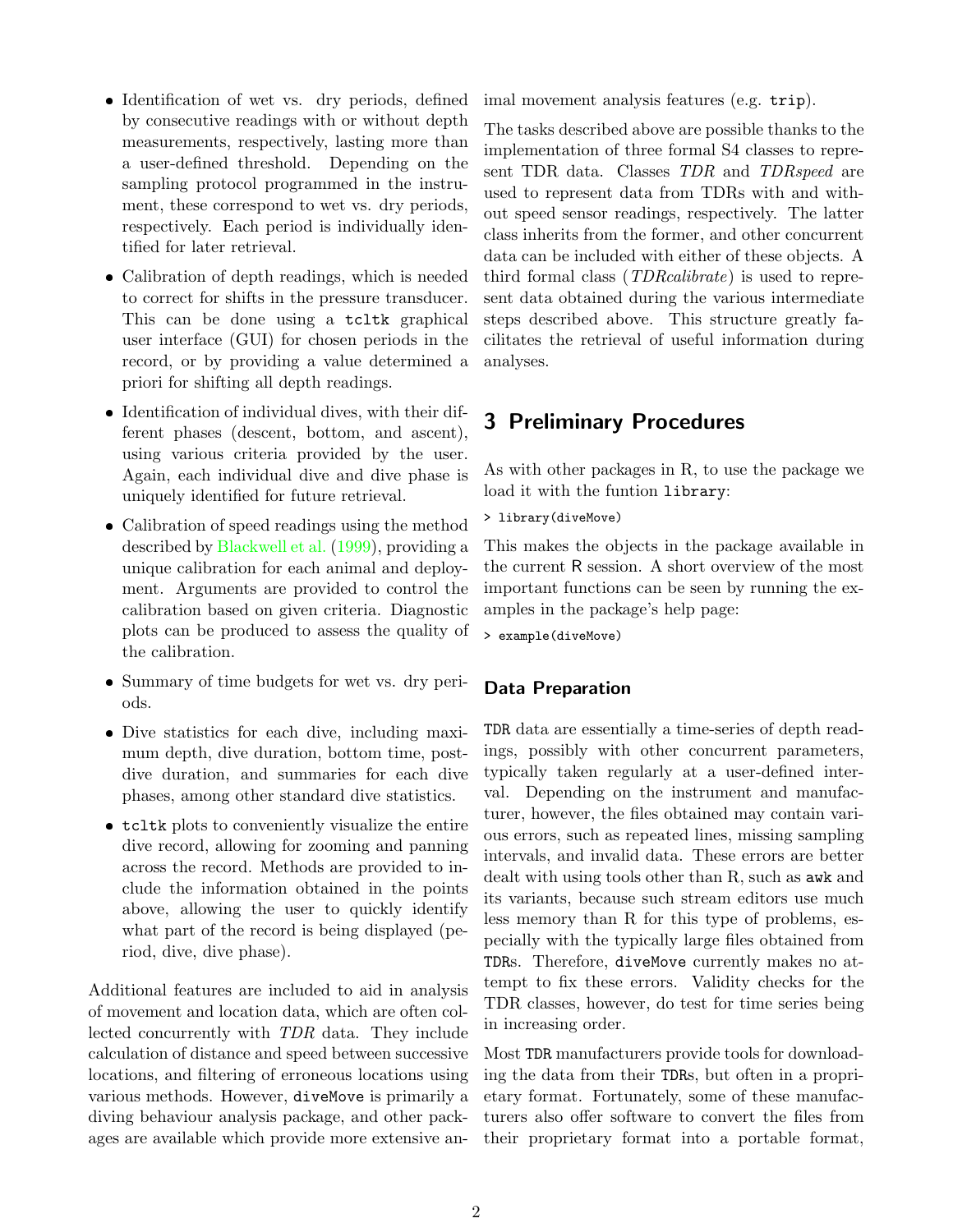such as comma-separated-values (csv). At least one of these formats can easily be understood by R, using standard functions, such as read.table() or read.csv(). diveMove provides constructors for its two main formal classes to read data from files in one of these formats, or from simple data frames.

### <span id="page-2-0"></span>4 How to Represent TDR Data?

TDR is the simplest class of objects used to represent TDR data in diveMove. This class, and its TDRspeed subclass, stores information on the source file for the data, the sampling interval, the time and depth readings, and an optional data frame containing additional parameters measured concurrently. The only difference between TDR and TDRspeed objects is that the latter ensures the presence of a speed vector in the data frame with concurrent measurements. These classes have the following slots:

file: character,

dtime: numeric,

time: POSIXct,

depth: numeric,

concurrentData: data.frame

Once the TDR data files are free of errors and in a portable format, they can be read into a data frame, using e.g.:

```
> fp <- file.path("data", "dives.csv")
> sfp <- system.file(fp, package="diveMove")
> srcfn <- basename(sfp)
> tdrXcsv <- read.csv(sfp, sep=";")
```
and then put into one of the TDR classes using the function createTDR(). Note, however, that this approach requires knowledge of the sampling interval and making sure that the data for each slot are valid:

```
> ddtt.str <- paste(tdrXcsv$date, tdrXcsv$time)
> ddtt <- strptime(ddtt.str,
+ format="%d/%m/%Y %H:%M:%S")
> time.posixct <- as.POSIXct(ddtt, tz="GMT")
> tdrX <- createTDR(time=time.posixct,
+ depth=tdrXcsv$depth,
+ concurrentData=tdrXcsv[, -c(1:3)],
+ dtime=5, file=srcfn)
> ## Or a TDRspeed object, since we know we have
> ## speed measurements:
> tdrX <- createTDR(time=time.posixct,
                 depth=tdrXcsv$depth,
```


<span id="page-2-1"></span>**Figure 1.** The  $plotTDR()$  method for TDR objects produces an interactive plot of the data, allowing for zooming and panning.

|        | $concurrentData=tdrXcsv[, -c(1:3)],$ |
|--------|--------------------------------------|
| $^{+}$ | dtime=5, file=srcfn,                 |
|        | speed=TRUE)                          |

If the files are in \*.csv format, these steps can be automated using the readTDR() function to create an object of one of the formal classes representing TDR data (TDRspeed in this case), and immediately begin using the methods provided:

```
> fp <- file.path("data", "dives.csv")
> sfp <- system.file(fp, package="diveMove")
> tdrX <- readTDR(sfp, speed=TRUE, sep=";",
                  na.strings="", as.is=TRUE)
> plotTDR(tdrX)
```
Several arguments for readTDR() allow mapping of data from the source file to the different slots in diveMove's classes, the time format in the input and the time zone attribute to use for the time readings.

Various methods are available for displaying TDR objects, including show(), which provides an informative summary of the data in the object, extractors and replacement methods for all the slots.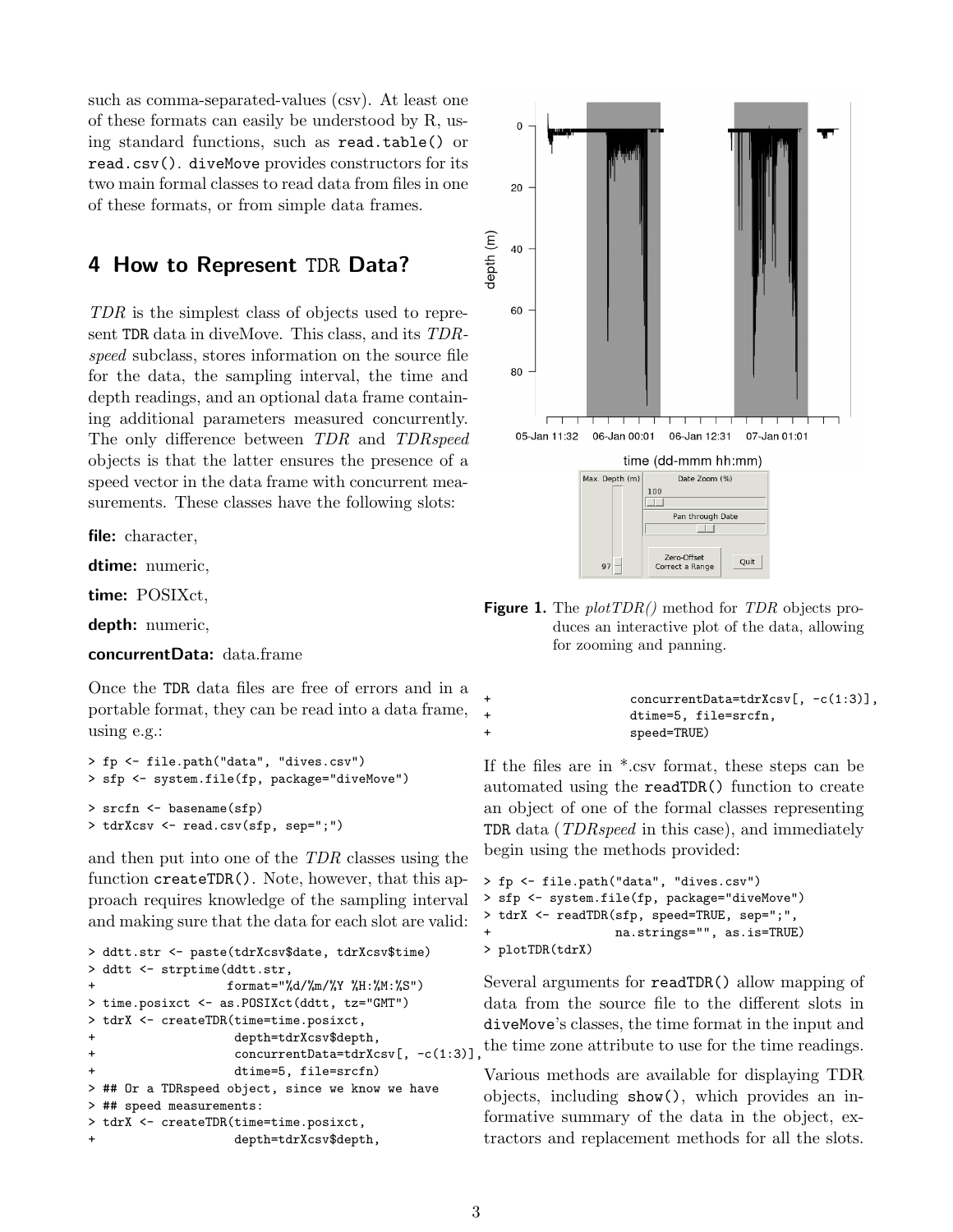There is a plotTDR() method (Figure [1\)](#page-2-1) for both TDR and TDRspeed objects. The interact argument allows for suppression of the tcltk interface. Information on these methods is available from methods?TDR.

TDR objects can easily be coerced to data frame (as.data.frame() method), without losing information from any of the slots. TDR objects can additionally be coerced to TDRspeed, whenever it makes sense to do so, using an *as. TDRspeed*() method.

# <span id="page-3-0"></span>5 Identification of Activities at Various Scales

One of the first steps of dive analysis is to identify dry and wet periods in the record. This is done with function calibrateDepth(). Wet periods are those with depth readings, dry periods are those without them. However, records may have aberrant missing depth that should not define dry periods, as they are usually of very short duration<sup>[1](#page-3-1)</sup>. Likewise, there may be periods of wet activity that are too short to be compared with other wet periods, and need to be excluded from further analyses. These aspects can be controlled by setting the arguments dry.thr and wet.then to appropriate values.

The next step involves correcting depth for shifts in the pressure transducer, so that surface readings correspond to zero. Such shifts are usually constant for an entire deployment period, but there are cases where the shifts vary within a particular deployment, so shifts remain difficult to detect and dives are often missed. Therefore, a visual examination of the data is often the only way to detect the location and magnitude of the shifts. Visual adjustment for shifts in depth readings is tedious, but has many advantages which may save time during later stages of analysis. These advantages include increased understanding of the data, and early detection of obvious problems in the records, such as instrument malfunction during certain intervals, which should be excluded from analysis.

Function calibrateDepth() takes a TDR object to perform three basic tasks: 1. identify wet and dry periods, 2. zero-offset correct (ZOC) the data, and 3. identify all dives in the record and their phases. ZOC can be done using one of three methods: "visual", "offset", and "filter". The first one ("visual") is the default method, which let's the user perform the correction interactively, using the tcltk package:

#### > dcalib <- calibrateDepth(tdrX)

This command brings up a plot with tcltk controls allowing to zoom in and out, as well as pan across the data, and adjust the depth scale. Thus, an appropriate time window with a unique surface depth value can be displayed. This allows the user to select a depth scale that is small enough to resolve the surface value using the mouse. Clicking on the ZOC button waits for two clicks: i) the coordinates of the first click define the starting time for the window to be ZOC'ed, and the depth corresponding to the surface, ii) the second click defines the end time for the window (i.e. only the x coordinate has any meaning). This procedure can be repeated as many times as needed. If there is any overlap between time windows, then the last one prevails. However, if the offset is known a priori, method "offset" lets the user specify this value as the argument *offset* to calibrateDepth(). For example, preliminary inspection of object tdrX would have revealed a 3 m offset, and we could have simply called (without plotting):

```
> dcalib <- calibrateDepth(tdrX,
+ zoc.method="offset",
+ offset=3)
```
A third method ("filter") implements a smoothing/filtering mechanism where running quantiles can be applied to depth measurements sequentially, using .depth.filter. It relies on the caTools package. This method is still under development, but reasonable results can already be achieved by applying two filters, the first one using a running median with a narrow window to denoise the time series, followed by a running low quantile using a wide time window. The integer vector given as argument k specifies the width of the moving window(s), where  $k_i$  is the width for the  $i^{th}$  filter in units of the sampling interval of the TDR object. Similarly, the integer vector given as argument probs specifies the quantile for each filter, where  $probs_i$  is the quantile for the  $i^{th}$  filter. Smoothing/filtering can be performed within specified minimum and maxi-

<span id="page-3-1"></span><sup>1</sup>They may result from animals resting at the surface of the water long enough to dry the sensors.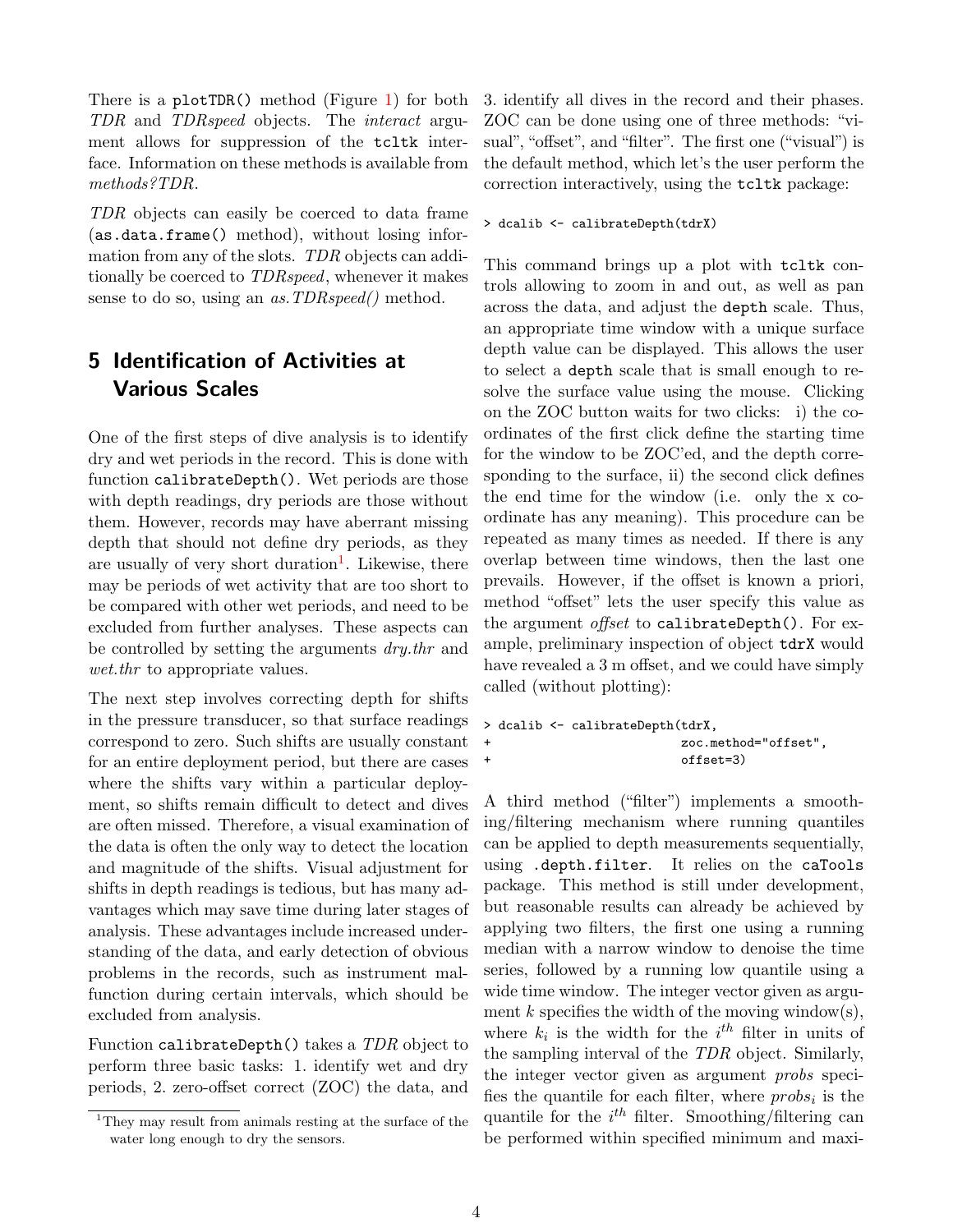mum depth bounds using argument  $depth.bounds^2$  $depth.bounds^2$ , in cases where surface durations are relatively brief separated by long periods of deep diving. These cases usually require large windows, and using depth bounds helps to stabilize the surface signal. Further details on this method are provided by [Luque and](#page-10-4) [Fried](#page-10-4) [\(2011\)](#page-10-4).

```
> dcalib <- calibrateDepth(tdrX,
+ zoc.method="filter",
+ k=c(3, 5760),
+ probs=c(0.5, 0.02),
+ na.rm=TRUE)
```
Once the whole record has been zero-offset corrected, remaining depths below zero, are set to zero, as these are assumed to indicate values at the surface.

Finally, calibrateDepth() identifies all dives in the record, according to a minimum depth criterion given as its dive.thr argument. The value for this criterion is typically determined by the resolution of the instrument and the level of noise close to the surface. Thus, dives are defined as departures from the surface to maximal depths below dive.thr and the subsequent return to the surface. Each dive may subsequently be referred to by an integer number indicating its position in the time series.

Dive phases are also identified at this last stage, and is done using a smoothing spline model of the dive and its first derivative. Detection of dive phases is controlled by four arguments: a critical quantile for rates of vertical descent  $(descent.crit.q)$ , a critical quantile for rates of ascent  $(ascent. crit.q)$ , a smoothing parameter  $(smooth.par)$ , and a factor  $(knot factor)$  that multiplies the duration of the dive to obtain the number of knots at which to evaluate the derivative of the smoothing spline. The first two arguments are used to define the rate of descent below which the descent phase is deemed to have ended, and the rate of ascent above which the ascent phase is deemed to have started, respectively. The rates are obtained by evaluating the derivative of the smoothing at a number of knots placed regularly throughout the dive. Descent is deemed to have ended at the *first* minimum derivative, and the nearest input time observation is considered to indicate the end of descent. The sign of the comparisons is reversed for detecting the ascent.

A more refined call to calibrateDepth() for object tdrX may be:

```
> dcalib <- calibrateDepth(tdrX, dive.thr=3,
+ zoc.method="offset",
+ offset=3, descent.crit.q=0.01,
+ ascent.crit.q=0,
                 knot.factor=20)
```
The result (value) of this function is an object of class TDRcalibrate, where all the information obtained during the tasks described above are stored.

# <span id="page-4-0"></span>6 How to Represent Calibrated TDR Data?

Objects of class TDRcalibrate contain the following slots, which store information during the major procedures performed by calibrateDepth():

call: TDR. The call used to generate the object.

tdr: TDR. The object which was calibrated.

- gross.activity: list. This list contains four components with details on wet/dry activities detected, such as start and end times, durations, and identifiers and labels for each activity period. Five activity categories are used for labelling each reading, indicating dry (L), wet (W), underwater (U), diving (D), and brief wet (Z) periods. However, underwater and diving periods are collapsed into wet activity at this stage (see below).
- dive.activity: *data.frame*. This data frame contains three components with details on the diving activities detected, such as numeric vectors identifiying to which dive and post-dive interval each reading belongs to, and a factor labelling the activity each reading represents. Compared to the gross.activity slot, the underwater and diving periods are discerned here.
- dive.phases: factor. This identifies each reading with a particular dive phase. Thus, each reading belongs to one of descent, descent/bottom, bottom, bottom/ascent, and ascent phases. The descent/bottom and bottom/ascent levels are useful for readings which could not unambiguously be assigned to one of the other levels.
- dive.models: *list*. This list contains all the details of the modelling process used to identifies dive

<span id="page-4-1"></span><sup>2</sup>Defaults to the depth range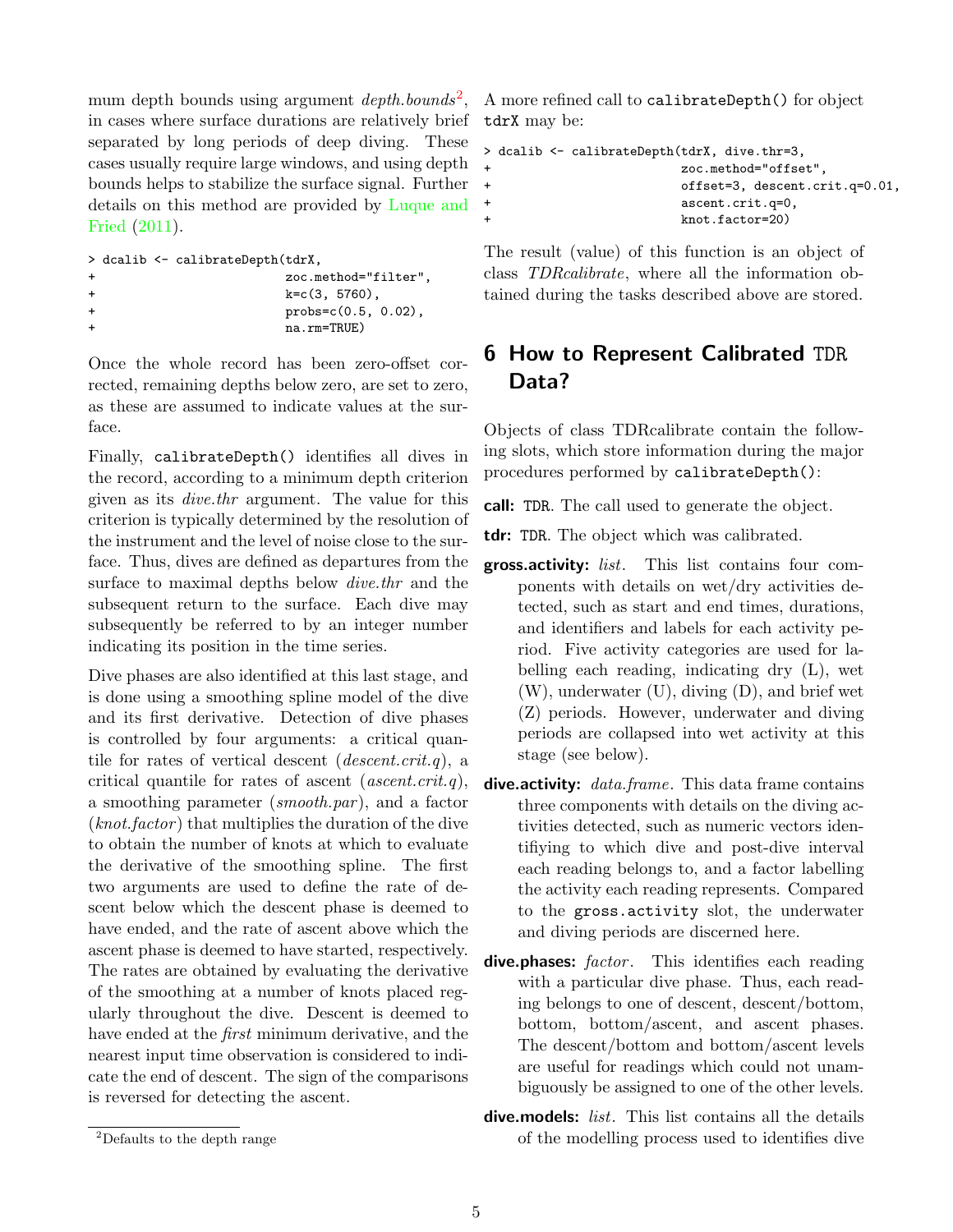phases. Each member of this list consists of objects of class diveModel, for which important methods are available.

#### dry.thr: *numeric*.

wet.thr: *numeric*.

- dive.thr: numeric. These last three slots store information given as arguments to calibrateDepth(), documenting criteria used during calibration.
- speed.calib.coefs: numeric. If the object calibrated was of class TDRspeed, then this is a vector of length 2, with the intercept and the slope of the speed calibration line (see below).

All the information contained in each of these slots is easily accessible through extractor methods for objects of this class (see class?TDRcalibrate). An appropriate  $show()$  method is available to display a short summary of such objects, including the number of dry and wet periods identified, and the number of dives detected.

The TDRcalibrate plotTDR() method for these objects allows visualizing the major wet/dry activities throughout the record (Figure [2\)](#page-5-0):

```
> plotTDR(dcalib, concurVars=c("speed", "light"),
          surface=TRUE)
```
The dcalib object contains a TDRspeed object in its tdr slot, and speed is plotted by default in this case. Additional measurements obtained concurrently can also be plotted using the *concurVars* argument. Titles for the depth axis and the concurrent parameters use separate arguments; the former uses ylab.depth, while the latter uses concur-VarTitles. Convenient default values for these are provided. The surface argument controls whether post-dive readings should be plotted; it is FALSE by default, causing only dive readings to be plotted which saves time plotting and re-plotting the data. All plot methods use the underlying plotTD() function, which has other useful arguments that can be passed from these methods.

A more detailed view of the record can be obtained by using a combination of the diveNo and the labels arguments to this  $plotTDR()$  method. This is useful if, for instance, closer inspection of certain dives is needed. The following call displays a plot of dives 2 through 8 (Figure [3\)](#page-6-0):



<span id="page-5-0"></span>Figure 2. The plotTDR() method for *TDRcalibrate* objects displays information on the major activities identified throughout the record (wet/dry periods here).

#### > plotTDR(dcalib, diveNo=2:8, what="phases")

The labels argument allows the visualization of the identified dive phases for all dives selected. The same information can also be obtained with the extractDive() method for TDRcalibrate objects:

> extractDive(dcalib, diveNo=2:8)

Other useful extractors include:  $qetGAct()$  and  $getDAct()$ . These methods extract the whole gross.activity and dive.activity, respectively, if given only the TDRcalibrate object, or a particular component of these slots, if supplied a string with the name of the component. For example: getGAct(dcalib, "activity") would retrieve the factor identifying each reading with a wet/dry activity and getDAct(dcalib, "dive.activity") would retrieve a more detailed factor with information on whether the reading belongs to a dive or a brief aquatic period. Below is a demonstration of these methods.

 $getTDR()$ : This method simply takes the TDRcalibrate object as its single argument and extracts the  $TDR$  object<sup>[3](#page-5-1)</sup>:

<span id="page-5-1"></span> ${}^{3}$ In fact, a *TDRspeed* object in this example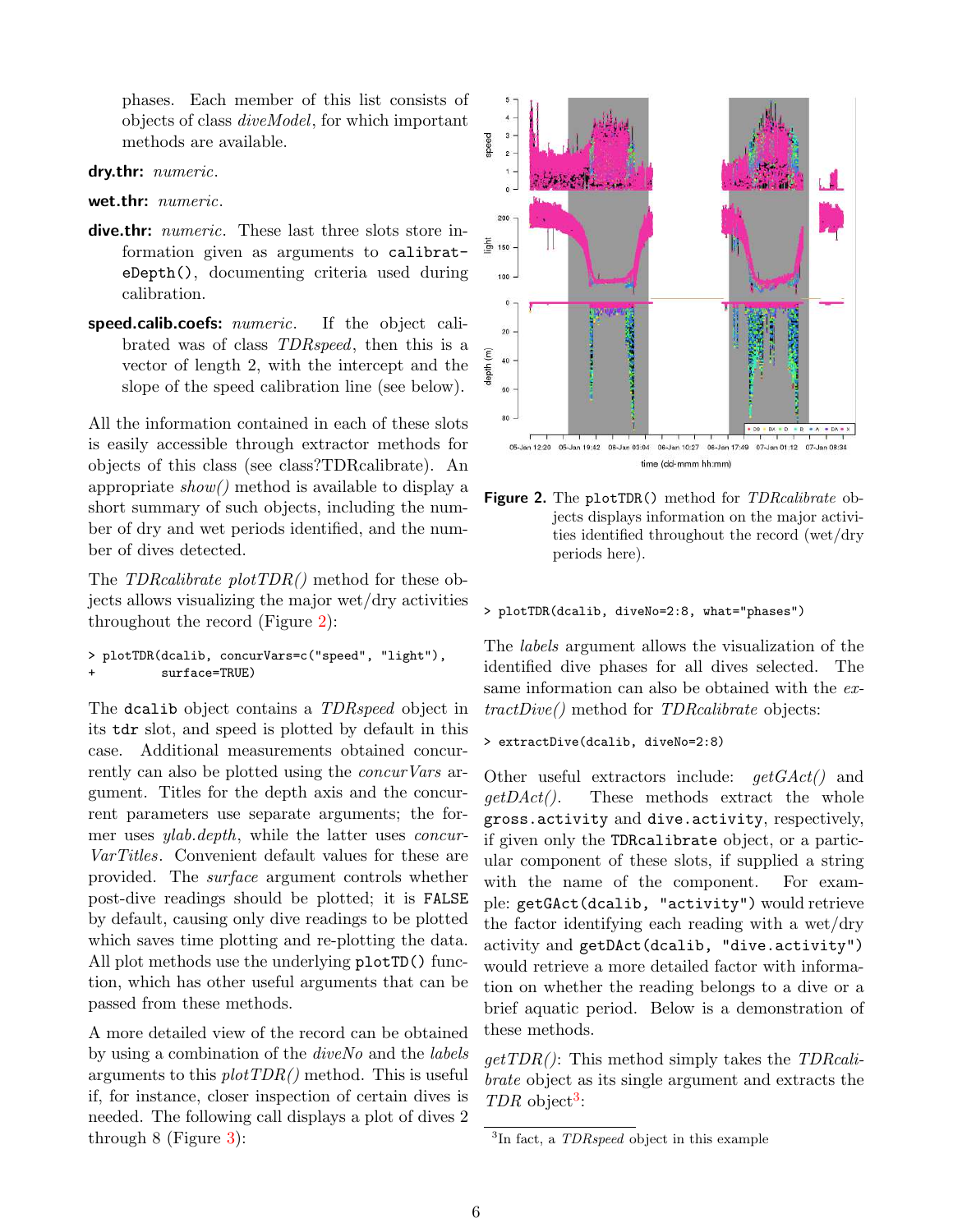

<span id="page-6-0"></span>**Figure 3.** The  $plotTDR()$  method for *TDRcalibrate* objects can also display information on the different activities during each dive record (descent=D, descent/bottom=DB, bottom=B, bottom/ascent=BA, ascent=A, X=surface).

#### > getTDR(dcalib)

|                                |  | Time-Depth Recorder data -- Class TDRspeed object |
|--------------------------------|--|---------------------------------------------------|
| Source File                    |  | : dives.csv                                       |
| Sampling Interval $(s)$ : 5    |  |                                                   |
| Number of Samples              |  | :34199                                            |
| Sampling Begins                |  | $: 2002 - 01 - 05$ 11:32:00                       |
| Sampling Ends                  |  | $: 2002 - 01 - 07$ 11:01:50                       |
| Total Duration (d)             |  | : 1.979                                           |
| Measured depth range : [0, 88] |  |                                                   |
| Other variables                |  | : light temperature speed                         |

 $getGAct$ : There are two methods for this generic, allowing access to a list with details about all wet/dry periods found. One of these extracts the entire *list* (output omitted for brevity):

#### > getGAct(dcalib)

The other provides access to particular elements of the list, by their name. For example, if we are interested in extracting only the vector that tells us to which period number every row in the record belongs to, we would issue the command:

> getGAct(dcalib, "phase.id")

Other elements that can be extracted are named"activity", "begin", and "end", and can be extracted in a similar fashion. These elements correspond to the activity performed for each reading (see ?detPhase for a description of the labels for each activity), the beginning and ending time for each period, respectively.

 $getDAct()$ : This generic also has two methods; one to extract an entire data frame with details about all dive and postdive periods found (output omitted):

#### > getDAct(dcalib)

The other method provides access to the columns of this data frame, which are named "dive.id", "dive.activity", and "postdive.id". Thus, providing any one of these strings to getDAct, as a second argument will extract the corresponding column.

 $getDPhaseLab$ : This generic function extracts a factor identifying each row of the record to a particular dive phase (see ?detDive for a description of the labels of the factor identifying each dive phase). Two methods are available; one to extract the entire factor, and the other to select particular dive(s), by its (their) index number, respectively (output omitted):

```
> getDPhaseLab(dcalib)
> getDPhaseLab(dcalib, 20)
```

```
> dphases <- getDPhaseLab(dcalib, c(100:300))
```
The latter method is useful for visually inspecting the assignment of points to particular dive phases. More information about the dive phase identification procedure can be gleaned by using the plotDiveModel (Figure [4\)](#page-7-2):

```
> plotDiveModel(dcalib, diveNo=260)
```
Another generic function that allows the subsetting of the original TDR object to a single a dive or group of dives' data:

```
> sealX <- extractDive(dcalib, diveNo=c(100:300))
> sealX
Time-Depth Recorder data -- Class TDRspeed object
```

```
Source File : dives.csv
Sampling Interval (s): 5
Number of Samples : 1757
Sampling Begins : 2002-01-05 23:40:20
Sampling Ends : 2002-01-06 23:04:45
Total Duration (d) : 0.9753
Measured depth range : [0, 88]
Other variables : light temperature speed
```
As can be seen, the function extractDive takes a TDRcalibrate object and a vector indicating the dive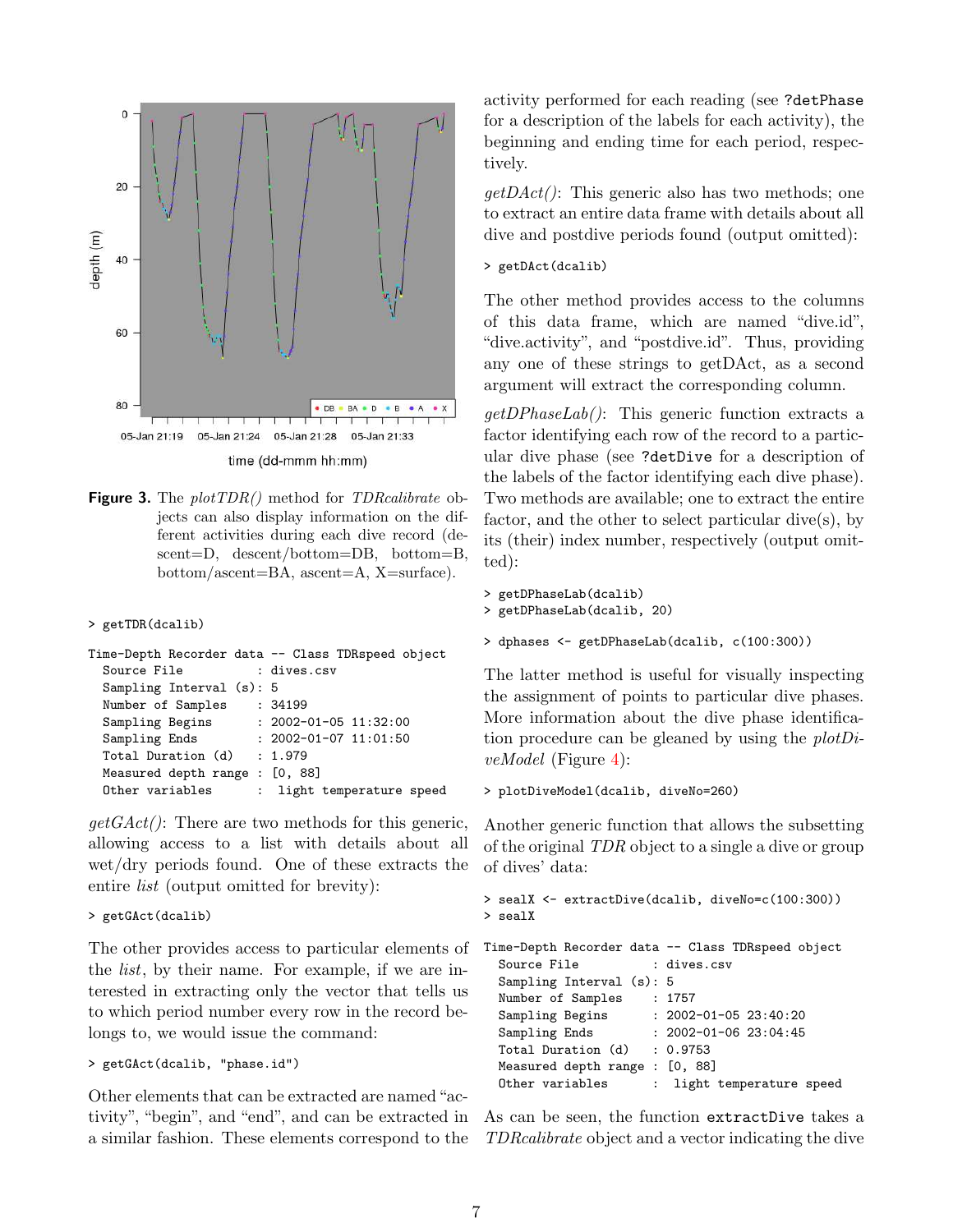

<span id="page-7-2"></span>Figure 4. Details of the process of identification of dive phases shown by plotDiveModel, which has methods for objects of class TDRcalibrate and diveModel.

numbers to extract, and returns a TDR object containing the subsetted data. Once a subset of data has been selected, it is possible to plot them and pass the factor labelling dive phases as the argument *phaseCol* to the *plot* method<sup>[4](#page-7-3)</sup>:

#### > plotTDR(sealX, phaseCol=dphases)

With the information obtained during this calibration procedure, it is possible to calculate dive statistics for each dive in the record.

### <span id="page-7-0"></span>7 Dive Summaries

A table providing summary statistics for each dive can be obtained with the function diveStats() (Figure [5\)](#page-8-0).

diveStats() returns a data frame with the final summaries for each dive  $(Figure 5)$  $(Figure 5)$ , providing the following information:

● The time of start of the dive, the end of descent,

and the time when ascent began.

- The total duration of the dive, and that of the descent, bottom, and ascent phases.
- ❼ The vertical distance covered during the descent, the bottom (a measure of the level of "wiggling", i.e. up and down movement performed during the bottom phase), and the vertical distance covered during the ascent.
- The maximum depth attained.
- ❼ The duration of the post-dive interval.

A summary of time budgets of wet vs. dry periods can be obtained with timeBudget(), which returns a data frame with the beginning and ending times for each consecutive period (Figure [5\)](#page-8-0). It takes a TDRcalibrate object and another argument (ignoreZ) controlling whether aquatic periods that were briefer than the user-specified threshold<sup>[5](#page-7-4)</sup> should be collapsed within the enclosing period of dry activity.

These summaries are the primary goal of diveMove, but they form the basis from which more elaborate and customized analyses are possible, depending on the particular research problem. These include investigation of descent/ascent rates based on the depth profiles, and bout structure analysis. Some of these will be implemented in the future.

In the particular case of TDRspeed objects, however, it may be necessary to calibrate the speed readings before calculating these statistics.

# <span id="page-7-1"></span>8 Calibrating Speed Sensor Readings

Calibration of speed sensor readings is performed using the procedure described by [Blackwell et al.](#page-10-3) [\(1999\)](#page-10-3). Briefly the method rests on the principle that for any given rate of depth change, the lowest measured speeds correspond to the steepest descent angles, i.e. vertical descent/ascent. In this case, measured speed and rate of depth change are expected to be equal. Therefore, a line drawn through the bottom edge of the distribution of observations in a plot of measured speed vs. rate of depth change would provide a calibration line. The calibrated

<span id="page-7-3"></span><sup>&</sup>lt;sup>4</sup>The function that the method uses is actually plotTD, so all the possible arguments can be studied by reading the help page for plotTD

<span id="page-7-4"></span> $5$ This corresponds to the value given as the *wet.thr* argument to calibrateDepth().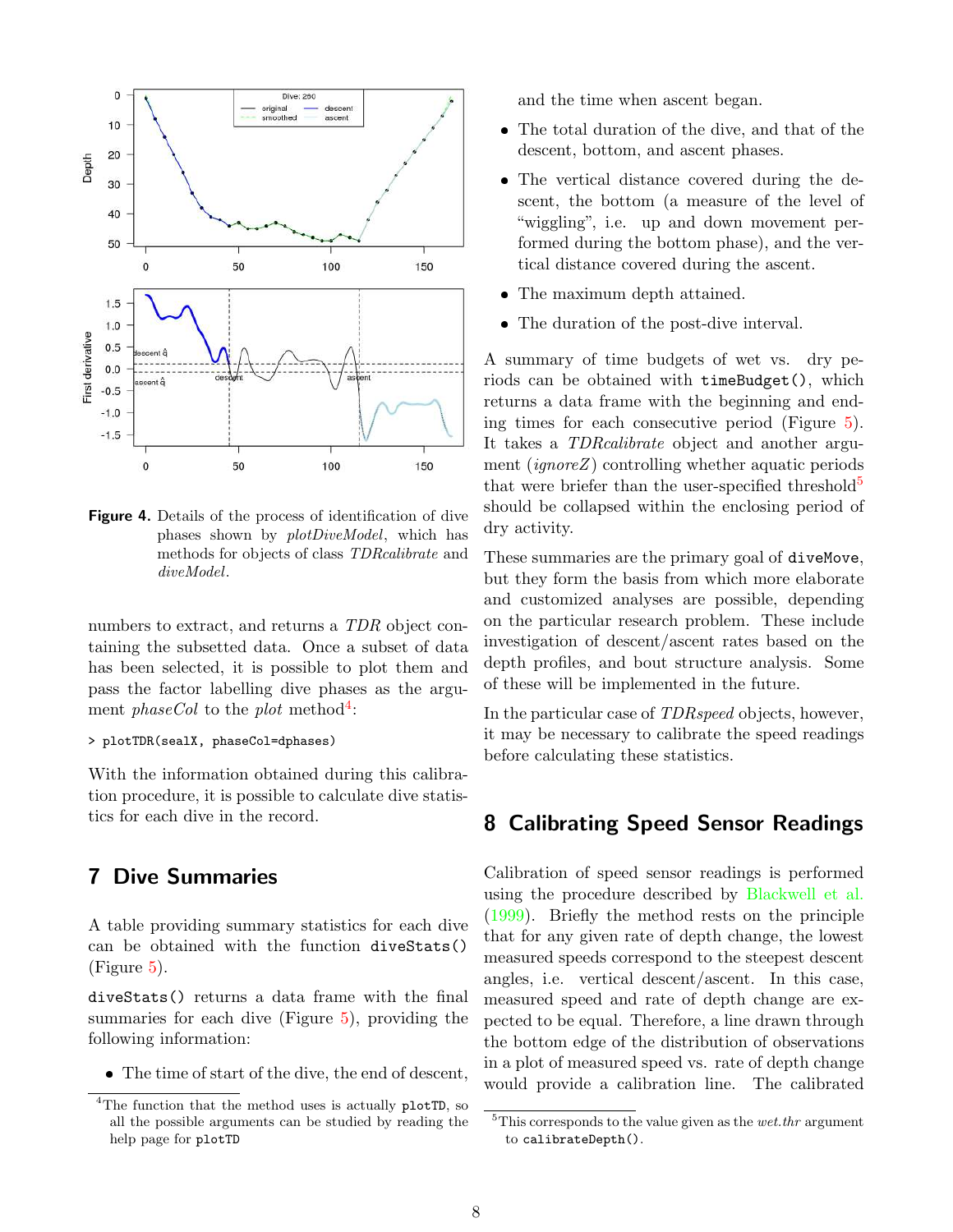```
> tdrXSumm1 <- diveStats(dcalib)
> names(tdrXSumm1)
 [1] "begdesc" "enddesc" "begasc" "desctim"
[5] "botttim"                 "asctim"                   "divetim"               "descdist"                   "bottdist"                             "bottdist"                           "bottdep.mean"                      
                           [9] "bottdist" "ascdist" "bottdep.mean" "bottdep.median"
[13] "bottdep.sd"
[17] "desc.angle" "bott.tdist" "bott.mean.speed" "asc.tdist"
[21] "asc.mean.speed" "asc.angle" " "postdive.dur"
[25] "postdive.mean.speed" "descD.min" "descD.1stqu" "descD.median"
-<br>[29] "descD.mean" "descD.3rdqu" "descD.max" "descD.sd"<br>[33] "bottD.min" "bottD.1stqu" "bottD.median" "bottD.mean"
[33] "bottD.min"
[37] "bottD.3rdqu" "bottD.max" "bottD.sd" "ascD.min"
[41] "ascD.1stqu" "ascD.med<br>[45] "ascD.max" "ascD.sd"
[45] "ascD.max"
> tbudget <- timeBudget(dcalib, ignoreZ=TRUE)
> head(tbudget, 4)
  phase.no activity beg beg end
\frac{1}{1} 1 \frac{1}{1} 2002-01-05 11:32:00 2002-01-05 11:39:40
2 2 W 2002-01-05 11:39:45 2002-01-06 06:30:00
3 3 L 2002-01-06 06:30:05 2002-01-06 17:01:10<br>4 \frac{1}{2002-01-06} 17:01:15 2002-01-07 05:00:30
         4 4 W 2002-01-06 17:01:15 2002-01-07 05:00:30
> trip.labs <- stampDive(dcalib, ignoreZ=TRUE)
> tdrXSumm2 <- data.frame(trip.labs, tdrXSumm1)
> names(tdrXSumm2)
 [1] "phase.no"  = "activity"  = "beg"  = "end"  = "end"  = "end"  = "end"  = "end"  = "end"  = "end"  = "end" "end"  = "end"  = "end"  = "end"  = "end"  = "end"  = "end"  = "end"  = "end"  = "end"  = "end"  = "end"  = "end
 [5] "begdesc" "enddesc" "begasc"
[9] "botttim" "asctim" "divetim" "descdist"
                           [13] "bottdist" "ascdist" "bottdep.mean" "bottdep.median"
[17] "bottdep.sd"
[21] "desc.angle" "bott.tdist" "bott.mean.speed" "asc.tdist"
[25] "asc.mean.speed" "asc.angle" " "postdive.dur"
[29] "postdive.mean.speed" "descD.min" "descD.1stqu" "descD.median"
[33] "descD.mean" "descD.3rdqu" "descD.max" "descD.sd"
[37] "bottD.min" "bottD.1stqu" "bottD.median" "bottD.mean"
[41] "bottD.3rdqu" "bottD.max" "bottD.sd" "ascD.min"
[45] "ascD.1stqu" "ascD.med<br>[49] "ascD.max" "ascD.sd"
[49] "ascD.max"
```
<span id="page-8-0"></span>Figure 5. Per-dive summaries can be obtained with functions diveStats(), and a summary of time budgets with timeBudget(). diveStats() takes a TDRcalibrate object as a single argument (object dcalib above, see text for how it was created).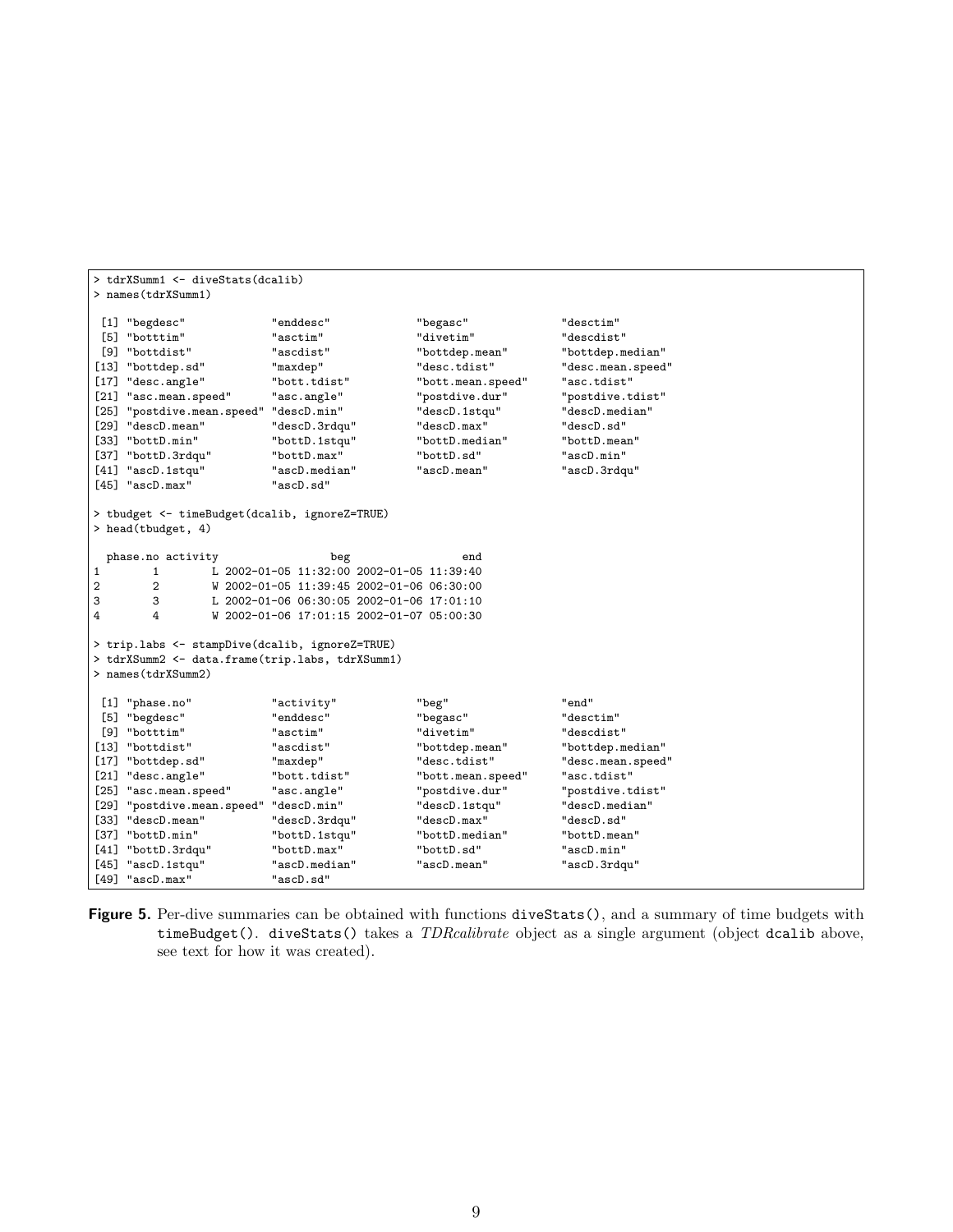speeds, therefore, can be calculated by reverse estimation of rate of depth change from the regression line.

diveMove implements this procedure with function calibrateSpeed(). This function performs the following tasks:

- 1. Subset the necessary data from the record. By default only data corresponding to depth changes  $> 0$  are included in the analysis, but higher constraints can be imposed using the z argument. A further argument limiting the data to be used for calibration is bad, which is a vector with the minimum rate of depth change and minimum speed readings to include in the calibration. By default, values  $> 0$  for both parameters are used.
- 2. Calculate the binned bivariate kernel density and extract the desired contour. Once the proper data were obtained, a bivariate normal kernel density grid is calculated from the relationship between measured speed and rate of depth change (using the KernSmooth package). The choice of bandwidths for the binned kernel density is made using *bw.nrd*. The *contour.level* argument to calibrateSpeed() controls which particular contour should be extracted from the density grid. Since the interest is in defining a regression line passing through the lower densities of the grid, this value should be relatively low (it is set to 0.1 by default).
- 3. Define the regression line passing through the lower edge of the chosen contour. A quantile regression through a chosen quantile is used for this purpose. The quantile can be specified using the tau argument, which is passed to the rq() function in package quantreg. tau is set to 0.1 by default.
- 4. Finally, the speed readings in the TDR object are calibrated.

As recognized by [Blackwell et al.](#page-10-3) [\(1999\)](#page-10-3), the advantage of this method is that it calibrates the instrument based on the particular deployment conditions (i.e. controls for effects of position of the instrument on the animal, and size and shape of the instrument, relative to the animal's morphometry, among others). However, it is possible to supply the coefficients of this regression if they were estimated separately; for instance, from an experiment. The argument *coefs* can be used for this purpose,



<span id="page-9-0"></span>**Figure 6.** The relationship between measured speed and rate of depth change can be used to calibrate speed readings. The line defining the calibration for speed measurements passes through the bottom edge of a chosen contour, extracted from a bivariate kernel density grid.

which is then assumed to contain the intercept and the slope of the line. calibrateSpeed() returns a TDRcalibrate object, with calibrated speed readings included in its tdr slot, and the coefficients used for calibration.

For instance, to calibrate speed readings using the 0.1 quantile regression of measured speed vs. rate of depth change, based on the 0.1 contour of the bivariate kernel densities, and including only changes in depth  $> 1$ , measured speeds and rates of depth change  $> 0$ :

```
> vcalib <- calibrateSpeed(dcalib, tau=0.1,
                  contour.level=0.1,
+ z=1, bad=c(0, 0),
+ cex.pts=0.2)
```
This call produces the plot shown in Figure [6,](#page-9-0) which can be suppressed by the use of the logical argument plot. Calibrating speed readings allows for the meaningful interpretation of further parameters calculated by diveStats(), whenever a TDRspeed object was found in the TDRcalibrate object:

❼ The total distance travelled, mean speed, and